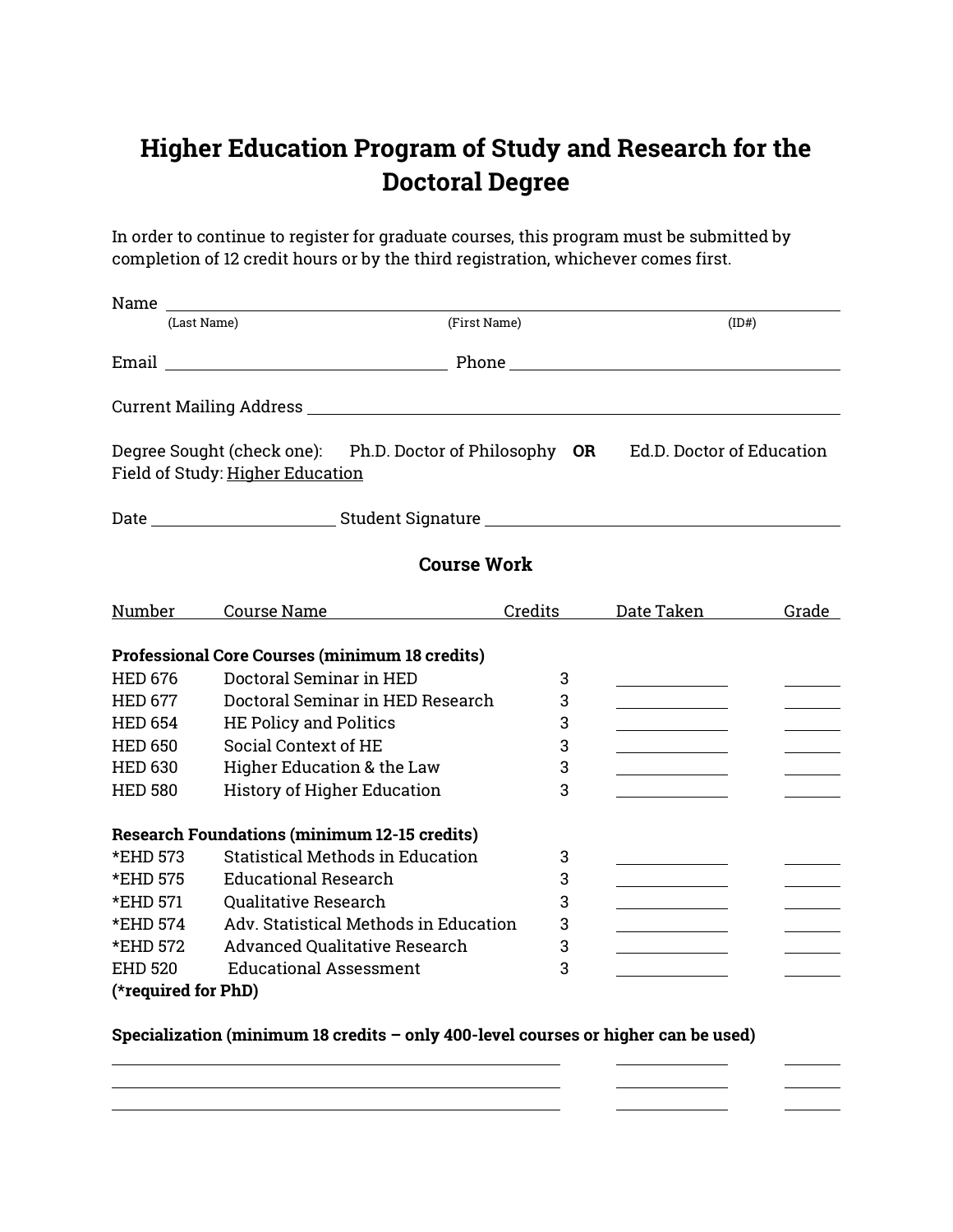| <b>*INT 601</b> | <b>Responsible Conduct of Research</b>  |   |  |
|-----------------|-----------------------------------------|---|--|
|                 | <b>Dissertation (minimum 5 credits)</b> |   |  |
| EHD 699         | <b>Graduate Thesis</b>                  | 5 |  |

Transfer credit for \_\_\_ hours is recommended (subject to approval by the Graduate School).

Include a list of courses to be transferred and institution(s) attended:

| Institutional Unit Requirements: Comprehensive exams required for advancement to |  |  |
|----------------------------------------------------------------------------------|--|--|
| candidacy                                                                        |  |  |
| Responsible Conduct for Research Requirement Met: Yes No N/A                     |  |  |

| Human Subjects Review Committee Approval: Yes No N/A |  |  |  |
|------------------------------------------------------|--|--|--|
|                                                      |  |  |  |

**Dissertation Topic:**

**Statement of the scope and proposed plan of treatment of the dissertation:**